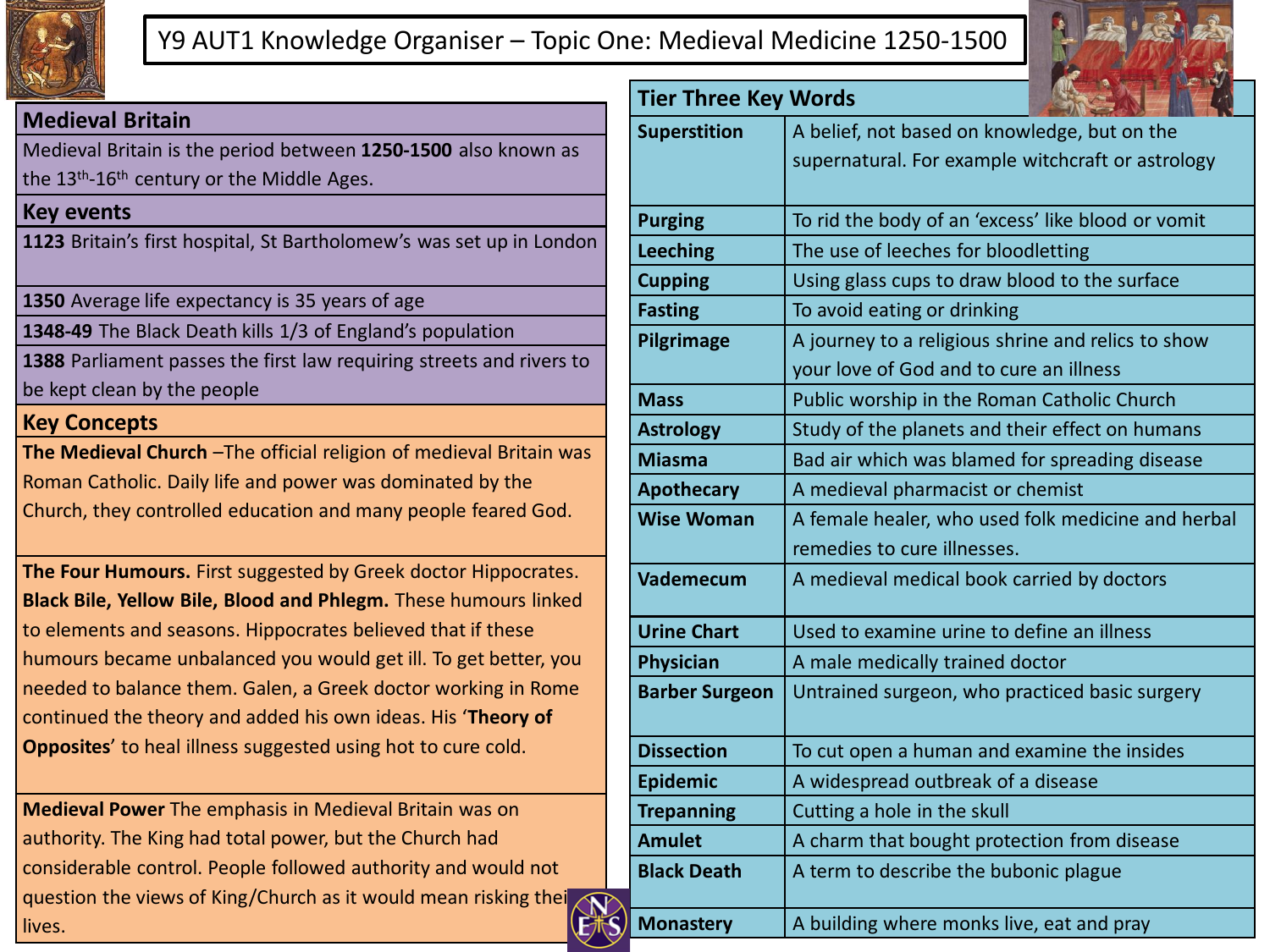# Y9 AUT 2 Knowledge Organiser – Topic Two: The Medical Renaissance in England, 1500-1700

| <b>Renaissance England</b>                                          | <b>Tier Three Key Words</b> |                                                  |
|---------------------------------------------------------------------|-----------------------------|--------------------------------------------------|
| The Renaissance was the period between 1500-1700 in England.        | <b>Continuity</b>           | Things or ideas that stayed the same over time   |
| Art and Science were growing in importance.                         | London                      | A medicine that was solve to cure the Plague. It |
| <b>Key events</b>                                                   | <b>Treacle</b>              | contained herbs, spices, honey and opium         |
| 1543 - Vesalius published The Fabric of the Human Body. It          | <b>Autopsy</b>              | Dissecting a body after someone has died to      |
| showed how the human body worked.                                   |                             | establish cause of death                         |
| 1565 - the first dissection was carried out in Cambridge            | <b>Diagnosing</b>           | Finding out what disease someone has by e.g.     |
| 1628 Harvey published his book An Anatomical Account of the         |                             | taking their pulse and observing the patient     |
| Motion of the Heart and Blood which showed blood moving             | <b>Royal Society</b>        | A group of people interested in science who      |
| around the body                                                     |                             | met weekly. They had a laboratory with           |
| 1645 - The first meeting of the Royal Society                       |                             | microscopes. King Charles II was a patron.       |
| 1665 The Great Plague in London. 75,000 died                        | Anatomy                     | The study of the human body and how it works     |
| <b>Key Concepts</b>                                                 | <b>Physiology</b>           | The workings of the body                         |
| The King - Despite some scientific developments, people still       | <b>Microscope</b>           | A new invention that allowed things to be        |
| believed that the King could cure diseases such as scrofula (a skin |                             | magnified                                        |
| disease). Being touched by the King was as close as you could get   | <b>Thermometer</b>          | A new invention that allowed someone's           |
| to being touched by God.                                            |                             | temperature to be taken                          |
| Renaissance - this was a time of change (re-birth) when people      | <b>Mortality Bill</b>       | A document in each parish which recorded who     |
| became interested in all things Greek and Roman. Printing was       |                             | had died and what had killed them.               |
| developed so that books could be published (e.g. Galen, Vesalius).  | <b>Pesthouse</b>            | A hospital for people suffering from infectious  |
| People realised the Greeks had loved enquiry - asking questions     |                             | diseases, e.g the Plague.                        |
| and challenging old ideas. They started to do the same $-$ e.g      | <b>Printing</b>             | The process of creating a book. This was         |
| challenging Galen's theories                                        |                             | developed during the Renaissance                 |
| Evidence - rather than believing & accepting old ideas (e.g. The    |                             |                                                  |
| Four Humours) without question, scientists and doctors were more    |                             |                                                  |
| willing to experiment (e.g. dissecting bodies) to make scientific   |                             |                                                  |
| discoveries. People started to look to evidence over tradition.     |                             |                                                  |

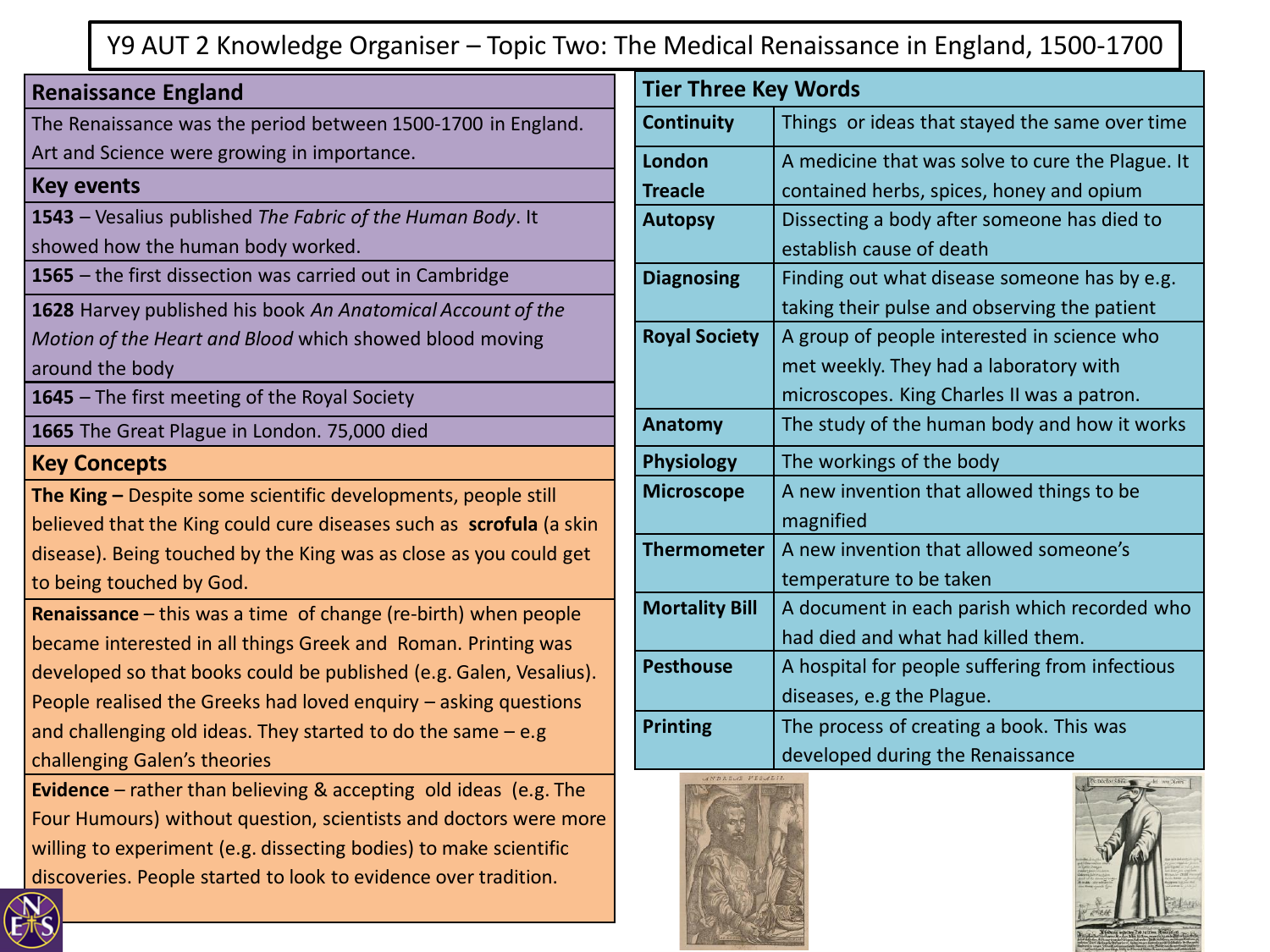Y9 SPR1 Knowledge Organiser – Topic Three: Medicine in 18<sup>th</sup> and 19<sup>th</sup> century Britain

| 18 <sup>th</sup> and 19 <sup>th</sup> century Britain                       | <b>Tier Three Key Words</b> |                                                                |  |
|-----------------------------------------------------------------------------|-----------------------------|----------------------------------------------------------------|--|
| This was a time of breakthroughs in medicine in England.                    | <b>Vaccine</b>              | The injection into the body of killed or weakened organisms to |  |
| There were many scientific discoveries but also many                        |                             | give the body resistance against disease                       |  |
| Public Health problems.                                                     | <b>Smallpox</b>             | A dangerous disease causing fever that was beaten by           |  |
| <b>Key events</b>                                                           |                             | vaccination                                                    |  |
| 1798 - Edward Jenner developed the first vaccine for                        | <b>Anaesthetic</b>          | Drugs given to make someone unconscious before or after        |  |
| Smallpox                                                                    |                             | surgery                                                        |  |
| 1847 - James Simpson developed chloroform as an                             | <b>Infection</b>            | The formation of disease causing germs                         |  |
| anaesthetic                                                                 | <b>Cholera</b>              | A bacterial infection caused by drinking water                 |  |
| 1854 - John Snow's maps proved the source of cholera                        | <b>Germ Theory</b>          | The theory that germs cause disease                            |  |
| 1861 - Louis Pasteur's germ theory was published                            |                             |                                                                |  |
| 1867- Lister used antiseptic to prevent infection                           | <b>Antiseptic</b>           | Chemicals used to destroy bacteria and prevent infection       |  |
| 1875 - The Public Health Act. Local councils had to                         | <b>Medical</b>              | A person appointed to look after the public health of an area  |  |
| provide sewers, drainage and fresh water as well as                         | <b>Officer</b>              |                                                                |  |
| medical officers                                                            | <b>Contagion</b>            | The passing of disease from one person to another              |  |
| 1882 Robert Koch identified bacteria that caused specific                   | <b>Epidemic</b>             | A widespread outbreak of a disease                             |  |
| diseases                                                                    | <b>Sanitation</b>           | Providing disposal of human waste and dispensing clean         |  |
| <b>Key Concepts</b>                                                         |                             | water to improve public health                                 |  |
| Nursing - Nurses are responsible for the care of patients                   | <b>Workhouses</b>           | Accommodation for poor people who could not afford to pay      |  |
| in hospital. Before 1800, hospitals were dangerous places                   |                             | for rent and food.                                             |  |
| where death was very likely. The development of nursing                     | <b>Dispensary</b>           | A place where medicines are given out                          |  |
| changed that.                                                               | <b>Voluntary</b>            | Hospitals supported by charitable donations                    |  |
| <b>Breakthrough <math>-</math></b> a scientific discovery that dramatically | hospital                    |                                                                |  |
| alters the way people understood disease $-$ e.g. the                       | <b>Chloroform</b>           | A liquid whose vapour acts as an anaesthetic and produces      |  |
| discovery of bacteria. This then helps the problem to be                    |                             | unconsciousness                                                |  |
| solved.                                                                     | <b>Industrial</b>           | A period of British history when industries (e.g. coal, steel) |  |
| Public Health - when the government takes measures to                       | <b>Revolution</b>           | transformed society                                            |  |
| prevent diseases spreading and to help the population                       |                             |                                                                |  |
| become healthier. The government increasingly took on                       |                             |                                                                |  |
| this role after the development of germ theory                              |                             |                                                                |  |